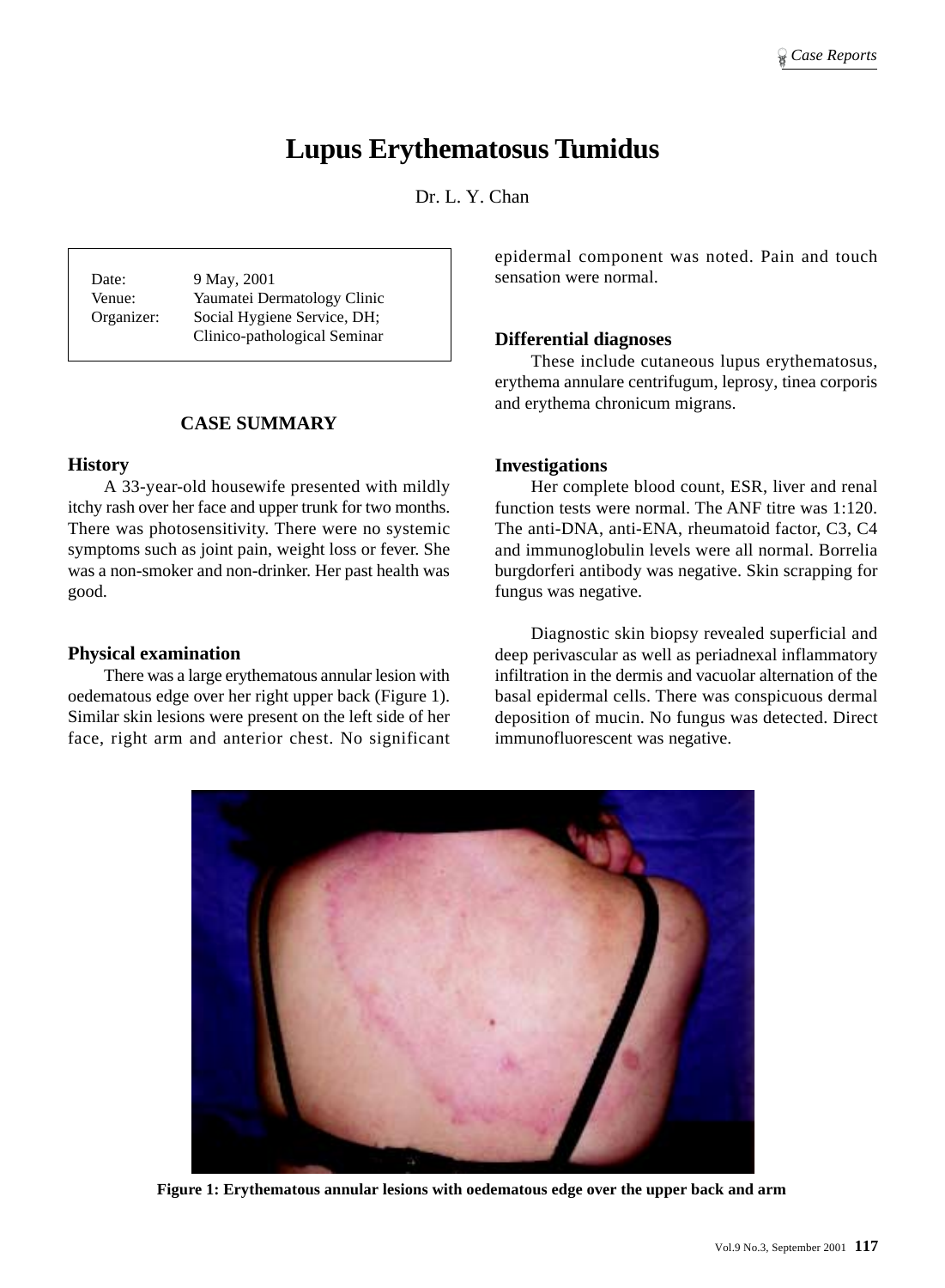## **Diagnosis**

The diagnosis was lupus erythematosus tumidus.

## **Management**

Sun protection was advised. Topical corticosteroid was prescribed with initial response. Hydroxychloroquine 200 mg QD was given later because of worsening of her skin condition. Good response was seen within two months.

# **REVIEW ON LUPUS ERYTHEMATOSUS TUMIDUS**

Lupus erythematosus tumidus (LET) is a rare subset of chronic cutaneous lupus erythematosus (LE). Gougerot and Bournier first described its hallmark clinical features in  $1930<sup>1</sup>$  and it has been very rarely reported since. In English, "tumid" means swelling (of parts of the body).

#### **Clinical features**

LET is characterized by non-scarring, erythematous, succulent, urticaria-like, single or multiple plaques with no surface changes over sunexposed areas.<sup>2</sup> It can be mildly pruritic and occasionally presents with fine scaling. The plaques may clear spontaneously without scarring and then recur in the original distribution. Photosensitivity is common in patients with LET. Onset tends to cluster in summer. While patients may have concurrent lesions of discoid LE, LET lesions may be present in patients with systemic LE.3

A slight male predominance (22 males and 18 females) was reported in one study<sup>2</sup> but other papers showed a female predominance. The mean age at onset was 36.4 years (range 9 months to 54 years).

## **Investigations**

An elevated ANA titre (≥1:160) was detected in 10% of patients. Anti-Ro and anti-La were positive in 5%. There was a low C3/C4 level in 5%. Raised IgA, IgG and/or IgM levels were found in 8-10%.

Phototesting is an important diagnostic test in LET. Reproduction of skin lesions after UVA and/or UVB irradiation was detected in 70% of patients. Uninvolved skin on upper back was irradiated with single doses of 100 J/cm2 UVA and/or 1.5 MED (Minimal erythema dose) UVB daily for 3 consecutive days. Test areas were evaluated until specific lesions appeared for up to 4 weeks after last irradiation. Criteria for positive result required that induced lesions clinically resembled LE, histology finding compatible with LE, and skin lesions developed slowly and persisted for several days or weeks in contrast to other photodermatoses.

Skin biopsy typically shows perivascular and periadnexal superficial and deep lymphocytic infiltration, interstitial mucin deposition, and in some cases, scattered neutrophils. There is no epidermal involvement or alternation of the dermoepidermal junction. Direct immunofluorescence is negative.

Ackerman considered LET to be an authentic manifestation of discoid LE, but devoid of changes at the dermoepidermal junction and in the epidermis and papillary dermis.4

#### **Differential diagnoses**

LET shows different clinical and histological features as compared with subacute cutaneous LE and erythema annulare centrifugum. In contrast to polymorphic light eruption, LET shows a much more delayed reaction after sun exposure and takes longer to heal. It may be indistinguishable from Jessner's lymphocytic infiltration. In fact, some wonder whether LET and Jessner's lymphocytic infiltration may be the same disease, with the latter representing an earlier form of the disease. LET can be distinguished from pseudolymphoma histologically as the latter typically shows top-heavy, wedge-shaped infiltrate composed mostly of small lymphocytes and plasma cells or eosinophils with no mucin deposition. Reticular erythematous mucinosis (REM) usually presents as reticulated, erythematous patches with well-defined margins, typically on the chest and upper back. Some authors consider REM to be a variant of DLE or LET.

#### **Treatments**

As with all photodermatoses, sun-protection is important. Topical corticosteroids together with sunprotection may induce resolution of skin lesions in 45% of patients. LET responds rapidly to anti-malarial drugs (both hydroxychloroquine and chloroquine phosphate).